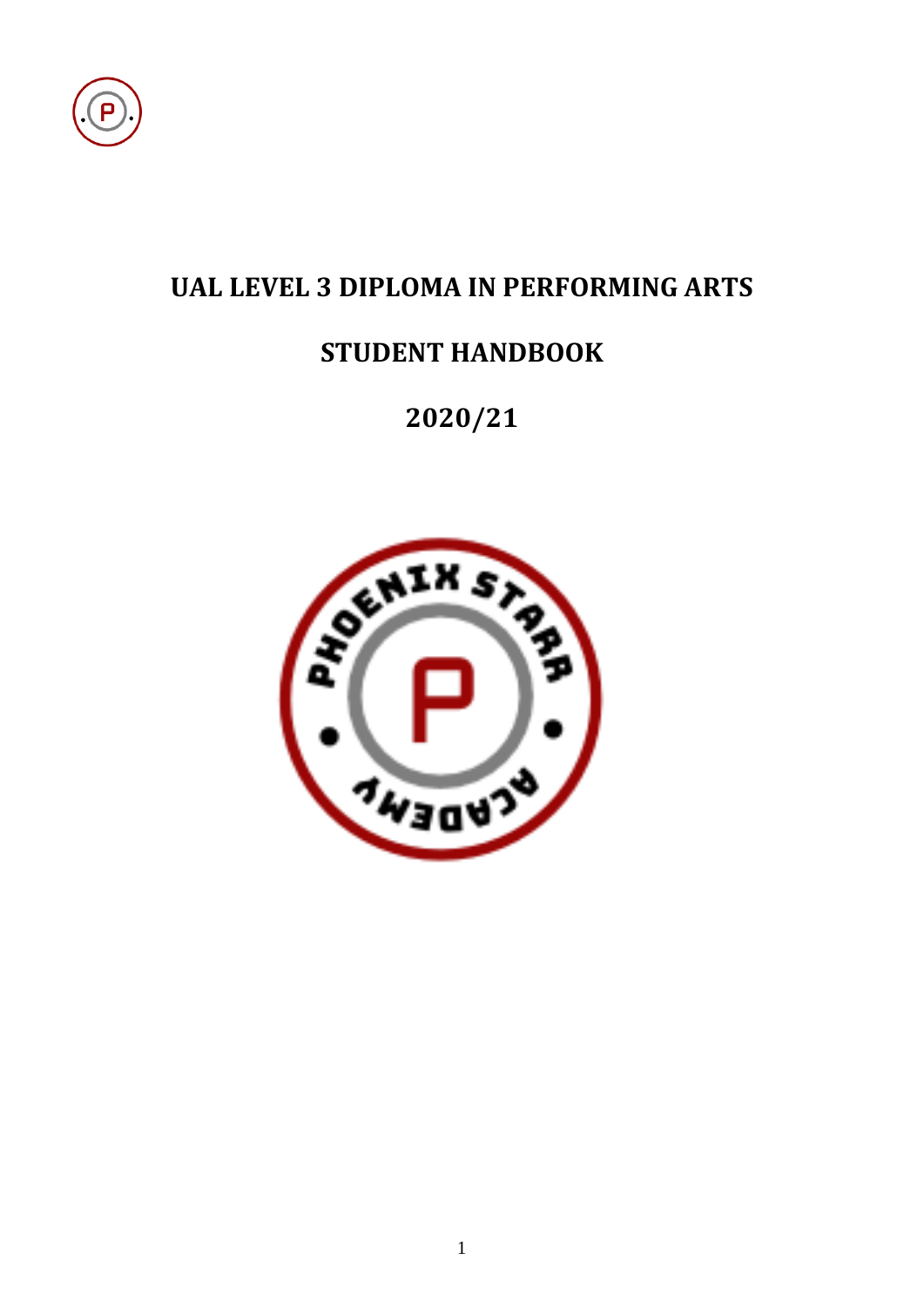

# **Term/ Holiday Dates 2020 - 2021**

| w/c 14 <sup>th</sup> September 2020      | Term 1 Commences                       |  |
|------------------------------------------|----------------------------------------|--|
| w/c 26 <sup>th</sup> October 2020        | Half Term                              |  |
| w/c 30 <sup>th</sup> November 2020       | Christmas Show Rehearsals              |  |
| Saturday 5 <sup>th</sup> December 2020   | <b>Christmas Show</b>                  |  |
| w/c 7 <sup>th</sup> December 2020        | Assessment Week                        |  |
|                                          |                                        |  |
| w/c Tuesday 5 <sup>th</sup> January 2021 | Term 2 Commences                       |  |
| w/c 15 <sup>th</sup> February 2021       | Half Term                              |  |
| w/c 1st March 2021                       | <b>MOVE IT Rehearsals</b>              |  |
| w/c 8 <sup>th</sup> March 2021           | <b>MOVE IT Rehearsals</b>              |  |
| 12th-14th March 2021                     | <b>MOVE IT</b>                         |  |
|                                          |                                        |  |
| w/c 12 <sup>th</sup> April 2021          | Term 3 Commences                       |  |
| w/c 24 <sup>th</sup> May 2021            | <b>Summer Show Rehearsals</b>          |  |
| w/c 31 <sup>st</sup> May 2021            | Half Term                              |  |
| w/c 7 <sup>th</sup> June 2021            | <b>Summer Show Rehearsals</b>          |  |
| Friday 11 <sup>th</sup> June 2021        | End of Year Show (College)             |  |
| Saturday 12th June 2021                  | End of Year Show (Academy and College) |  |
| w/c 14 <sup>th</sup> June 2021           | Assessment Week                        |  |

You will notice that you get generous holiday entitlement and therefore we take a **very** dim view of students taking holidays in term times. This cannot help but have an adverse effect on your progression and development on the course. However, we acknowledge that in exceptional circumstances this is inevitable and unavoidable. It is very important however, that you inform your Course Tutor of the dates etc as soon as you know them. Due to the collective nature of much of the work you will be doing, it is essential that disruption of the group is kept to an absolute minimum. Doctor's, Dentist's, Hospital appointments etc. are to be made **outside** of course hours. There is no reason why these appointments cannot be made before or after timetabled sessions or on study days. Again, in **exceptional circumstances** we will aim to be as flexible and supportive as possible.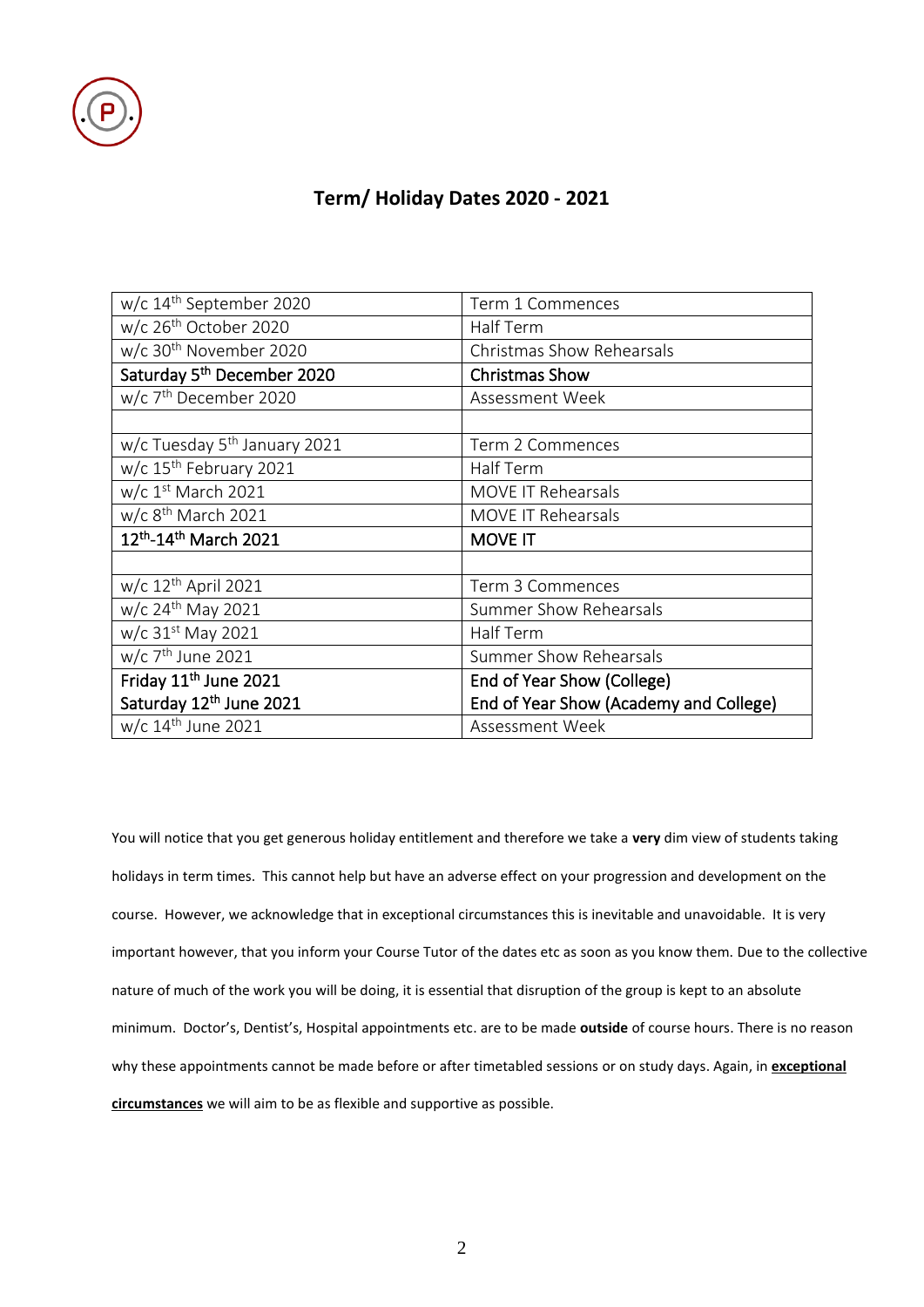

## **COURSE TEAM LIST**

**Jazmin Buckley** – Principal Phoenix Starr Email: [jazmin-jade@phoenixstarrcollege.com](mailto:jazmin-jade@phoenixstarrcollege.com)

**Bobbi Eaton** – Vice Principal Phoenix Starr Email: [bobbi@phoenixstarrcollege.com](mailto:bobbi@phoenixstarrcollege.com)

**Toby Clark** – Director for the Centre of the Arts Email: [tclark@bedford.ac.uk](mailto:tclark@bedford.ac.uk)

**Nigel Clauzel -** Assistant Director for the Centre of the Arts Email: [nclauzel@bedford.ac.uk](mailto:nclauzel@bedford.ac.uk)

**Rose Bedeau** – Centre Administrator Office: Arena 4 – Staff Room Phone: 01234 291398 Email: [rbedeau@bedford.ac.uk](mailto:rbedeau@bedford.ac.uk)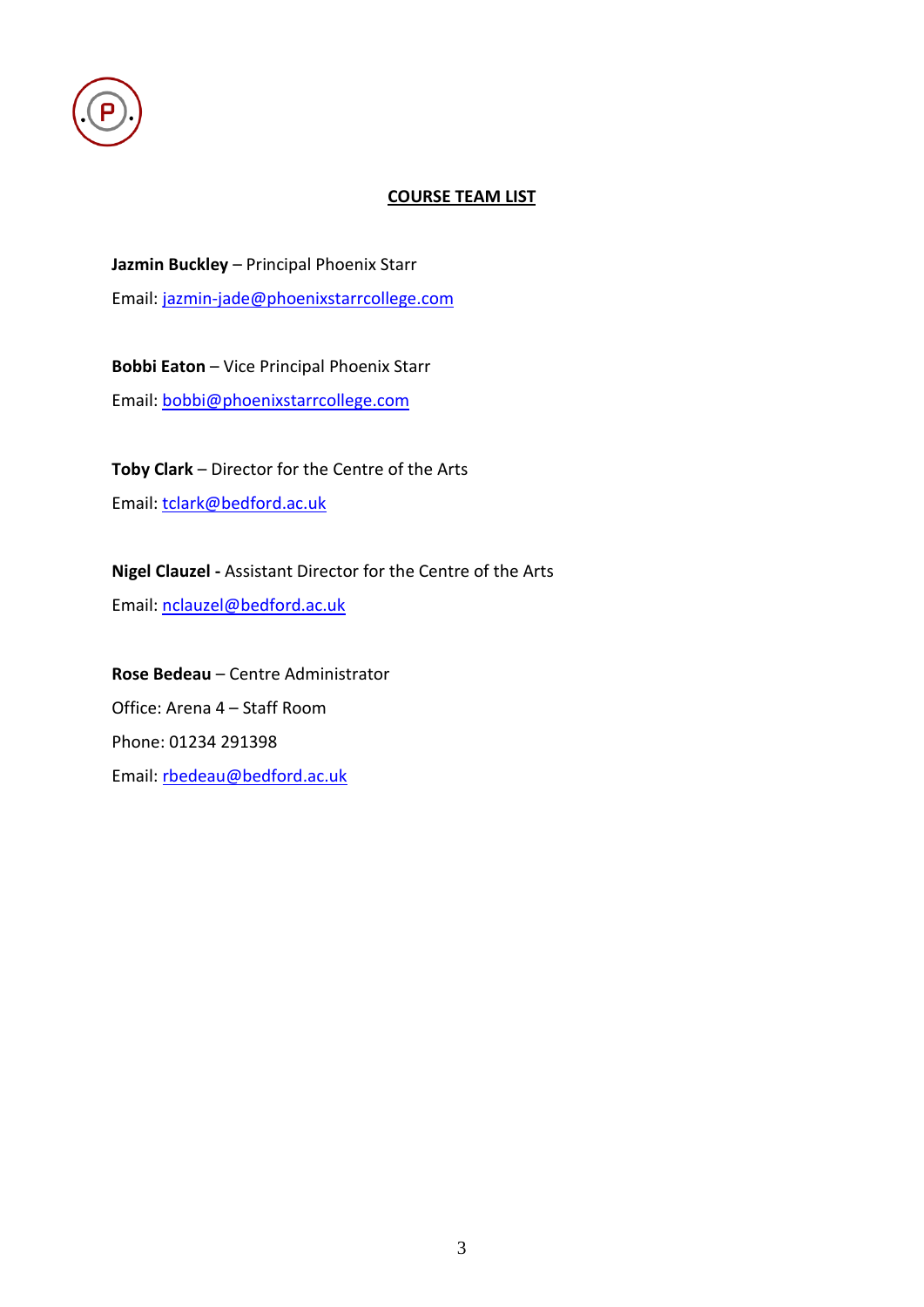

### **COURSE AIMS**

- This study programme will equip you with dance skills across a range of disciplines, including ballet, contemporary and jazz focussing on Commercial and Hip Hop Dance. Developed in association with one of the UK's first Hip Hop Dance Colleges, this course focusses on creating employable, diverse dancers. As well as Dance Performance, you will also develop choreographic skills, enabling you to explore a wider aspect of the dance world.
- The qualification is equivalent in size to three A levels.
- This UAL Level 3 Extended Diploma in Performing Arts is intended to carry UCAS points and is recognised by higher education providers as meeting admission requirements for many relevant courses H.E courses. (You should always check the entry requirements for degree programmes specific higher-education providers).
- You have the opportunity to continue onto the Phoenix Starr BA Hons Degree Programme currently in development.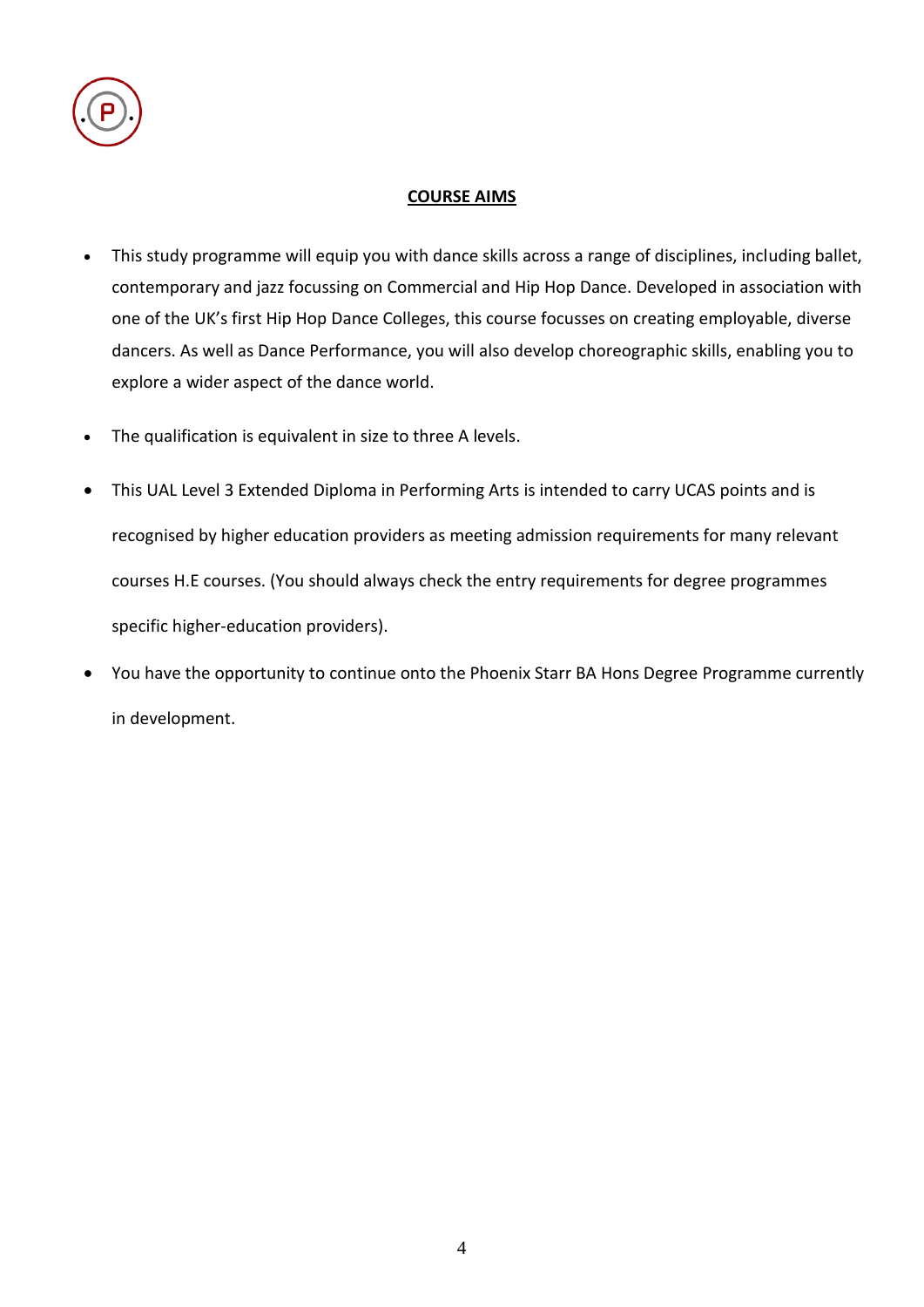

# **TIMETABLE**

| Monday          |                              |               |                    |                        |
|-----------------|------------------------------|---------------|--------------------|------------------------|
| 9am-10am        | Acro/Tricks                  | ALL           | Ryan Hayes         | <b>Bedford College</b> |
| 10am-10.15am    | <b>BREAK</b>                 |               |                    |                        |
| 10.15am-11.15am | House/Waacking               | ALL           | Ryan Hayes         | <b>Bedford College</b> |
| 11.15am-12.15pm | <b>BREAK</b>                 |               |                    |                        |
| 12.15pm-1.15pm  | Freestyle                    | ALL           | Ryan Hayes         | <b>Bedford College</b> |
|                 |                              |               |                    |                        |
| Tuesday         |                              |               |                    |                        |
| 9am-10am        | <b>Ballet</b>                | <b>Band B</b> | <b>Bobbi Eaton</b> | Trinity                |
| 10am-10.15am    | <b>BREAK</b>                 |               |                    |                        |
| 10.15am-11.15am | Tap                          | <b>Band B</b> | Bobbi Eaton        | Trinity                |
| 11.15am-11.30am | <b>BREAK</b>                 |               |                    |                        |
| 11.30am-12.30pm | Jazz                         | Band B        | Bobbi Eaton        | Trinity                |
| 12.30pm-12.45pm | <b>BREAK</b>                 |               |                    |                        |
| 12.45pm-1.45pm  | <b>Ballet</b>                | <b>Band A</b> | Bobbi Eaton        | Trinity                |
| 12.45pm-1pm     | <b>BREAK</b>                 |               |                    |                        |
| 1pm-2pm         | Tap                          | Band A        | Bobbi Eaton        | Trinity                |
| 2pm-2.15pm      | <b>BREAK</b>                 |               |                    |                        |
| 2.15pm-3.15pm   | Jazz                         | <b>Band A</b> | Bobbi Eaton        | Trinity                |
|                 |                              |               |                    |                        |
| Wednesday       |                              |               |                    |                        |
| 9am-10.30am     | Singing                      | Artist        | Mikyla Cara        | <b>Bedford College</b> |
|                 |                              | Development   |                    |                        |
| 10.30am-10.45am | <b>BREAK</b>                 |               |                    |                        |
| 10.45am-12.15pm | Singing                      | ALL           | Mikyla Cara        | <b>Bedford College</b> |
| 12.15pm-1.15pm  | LUNCH                        |               |                    |                        |
| 1.15pm-2.45pm   | <b>Tutorials</b>             | ALL           | Bobbi Eaton/       | <b>Bedford College</b> |
|                 |                              |               | Hadley Kenyon      |                        |
| 3pm-4.30pm      | Dance Business               | ALL           | Bobbi Eaton        | <b>Bedford College</b> |
|                 |                              |               |                    |                        |
| Thursday        |                              |               |                    |                        |
| 9am-10.30am     | <b>Hip Hop Studies</b>       | ALL           | Jazmin Buckley     | <b>Bedford College</b> |
| 10.30am-10.45am | <b>BREAK</b>                 |               |                    |                        |
| 10.45am-12.15pm | Heels                        | ALL           | Jazmin Buckley     | <b>Bedford College</b> |
| 12.15pm-1.15pm  | <b>LUNCH</b>                 |               |                    |                        |
| 1.15pm-2.45pm   | Hip Hop                      | ALL           | Steven Thompson    | <b>Bedford College</b> |
| 2.45pm-3pm      | <b>BREAK</b>                 |               |                    |                        |
| 3pm-4.30pm      | Hip Hop                      | ALL           | Steven Thompson    | <b>Bedford College</b> |
|                 |                              |               |                    |                        |
| Friday          |                              |               |                    |                        |
| 9am-10.30am     | <b>Audition Technique</b>    | ALL           | Jazmin Buckley     | <b>Bedford College</b> |
| 10.30am-10.45am | <b>BREAK</b>                 |               |                    |                        |
| 10.45am-11.45pm | <b>Competition Rehearsal</b> | ALL           | Jazmin Buckley     | <b>Bedford College</b> |
| 11.45pm-12.45pm | <b>LUNCH</b>                 |               |                    |                        |
| 12.45pm-1.45pm  | Contemporary                 | ALL           | Ryan Hayes         | <b>Bedford College</b> |
| $1.45pm-2pm$    | <b>BREAK</b>                 |               |                    |                        |
| 2pm-3pm         | Commercial                   | ALL           | Ryan Hayes         | <b>Bedford College</b> |
| 3pm-3.15pm      | <b>BREAK</b>                 |               |                    |                        |
| 3.30pm-4.30pm   | TBC                          | ALL           |                    |                        |
|                 |                              |               |                    |                        |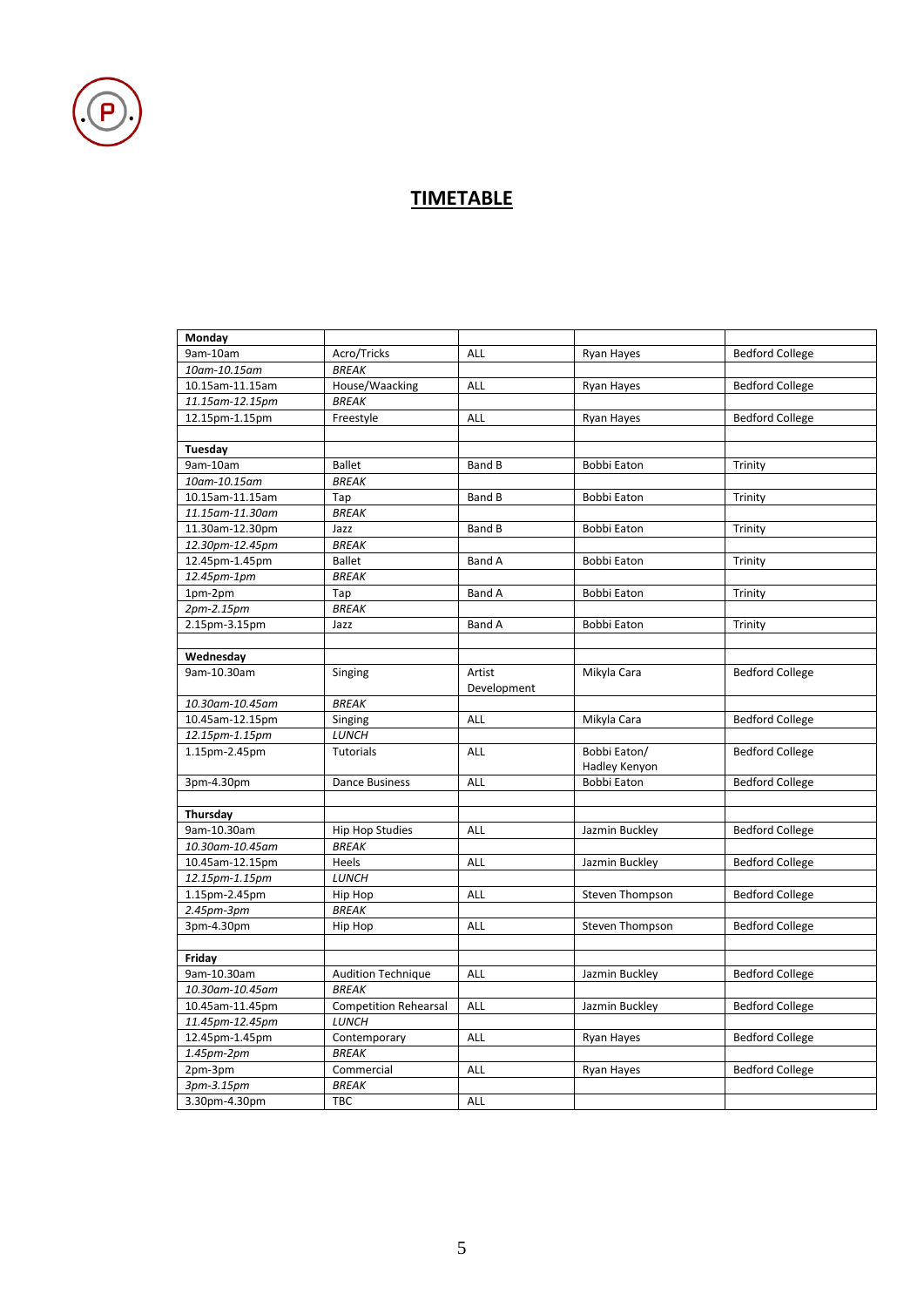

# **COURSE UNITS**

| <b>YEAR 1</b>                                           | <b>YEAR 2</b>                                                  |
|---------------------------------------------------------|----------------------------------------------------------------|
| <b>UNIT 1: Principles of performance</b>                | <b>UNIT 9: Developing performance and</b><br>production skills |
| <b>UNIT 2: Engaging with an audience</b>                | <b>UNIT 10: preparing for progression</b>                      |
| <b>UNIT 3: Introduction to professional</b><br>Practice | <b>UNIT 11: Exploration of specialist study</b><br>and context |
| <b>UNIT 4: Critical and contextual</b><br>awareness     | <b>UNIT 12: Extended Project</b>                               |
| <b>UNIT 5: Production skills and context</b>            |                                                                |
| <b>UNIT 6: Performance skills and context</b>           |                                                                |
| <b>UNIT 7: Preparation for specialist study</b>         |                                                                |
| <b>UNIT 8: Collaborative performance</b><br>project     |                                                                |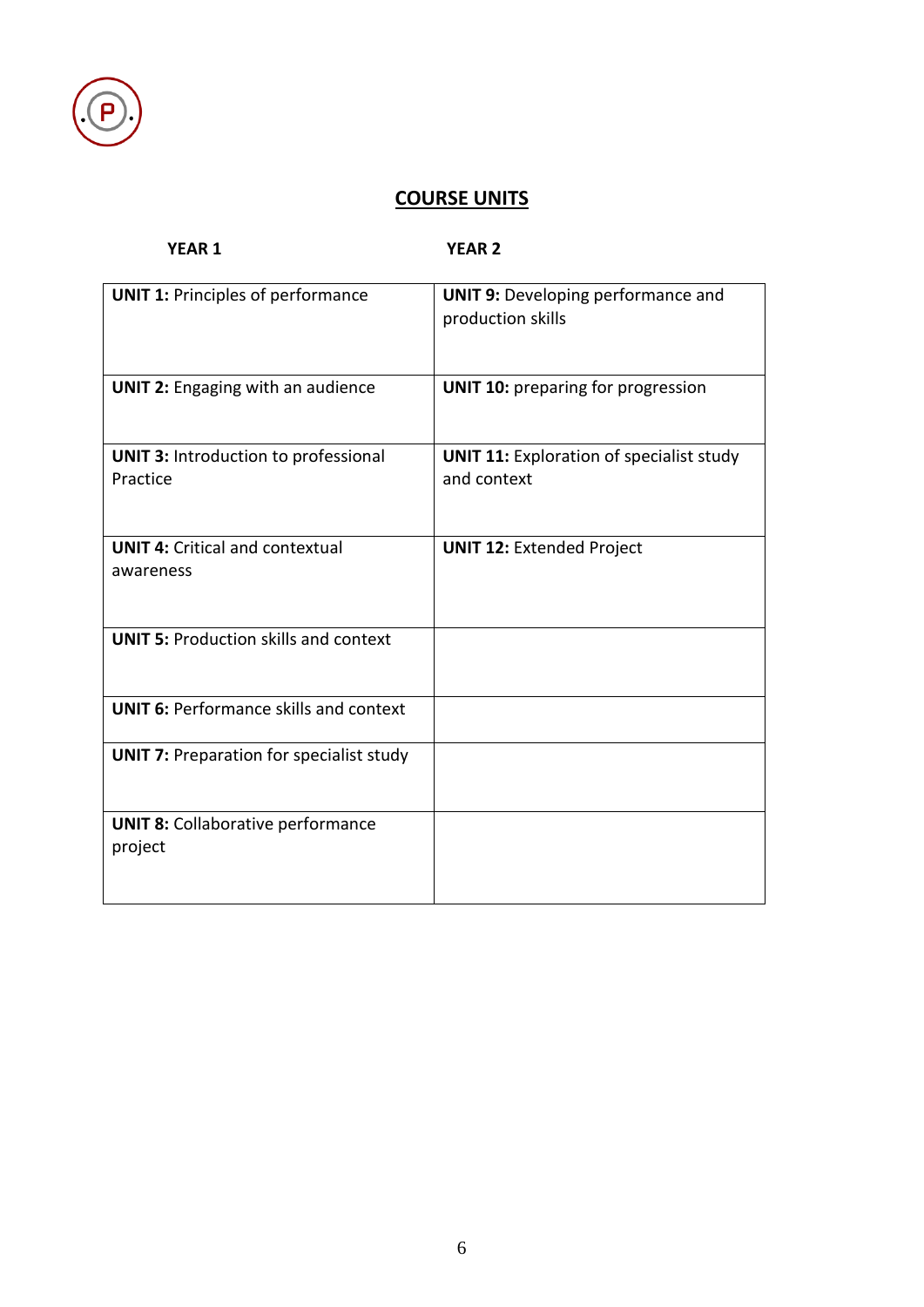

### **ADDITIONAL ELEMENTS OF YOUR STUDY PROGRAMME**

#### **TUTORIALS**

All students of Bedford College are entitled to accessible and informed guidance and support to address their needs in terms of academic progress, personal development and career development. Whilst on a full-time study programme you will have access to a planned tutorial programme; containing a balance between group and individual activities, pastoral elements as required.

Tutorials are timetabled for one session each week and attendance is compulsory part of your study programme.

Tutorial time is spent developing your study skills, organisation and time management to ensure that you are getting the best out of your study programme. Topics may include (but will not be limited to); transition, resilience, employability skills, financial literacy, staying healthy and safe (including online) and core values of British society, equality and diversity and Prevent.

Individual Tutorials are arranged to discuss your personal progress and development. An "Individual Learning Plan" will be drawn up within the first few weeks, setting SMART TARGETS and action plans for the term/year. This is an ongoing process and you will come back to your plan regularly to re-assess your goals and your progress.

Personal issues will sometimes form part of the discussion, particularly where they are getting in the way of learning. Your personal tutor is best places to help you access specific advice and guidance, from our student services department or an appropriate external agency who are trained to offer the appropriate support.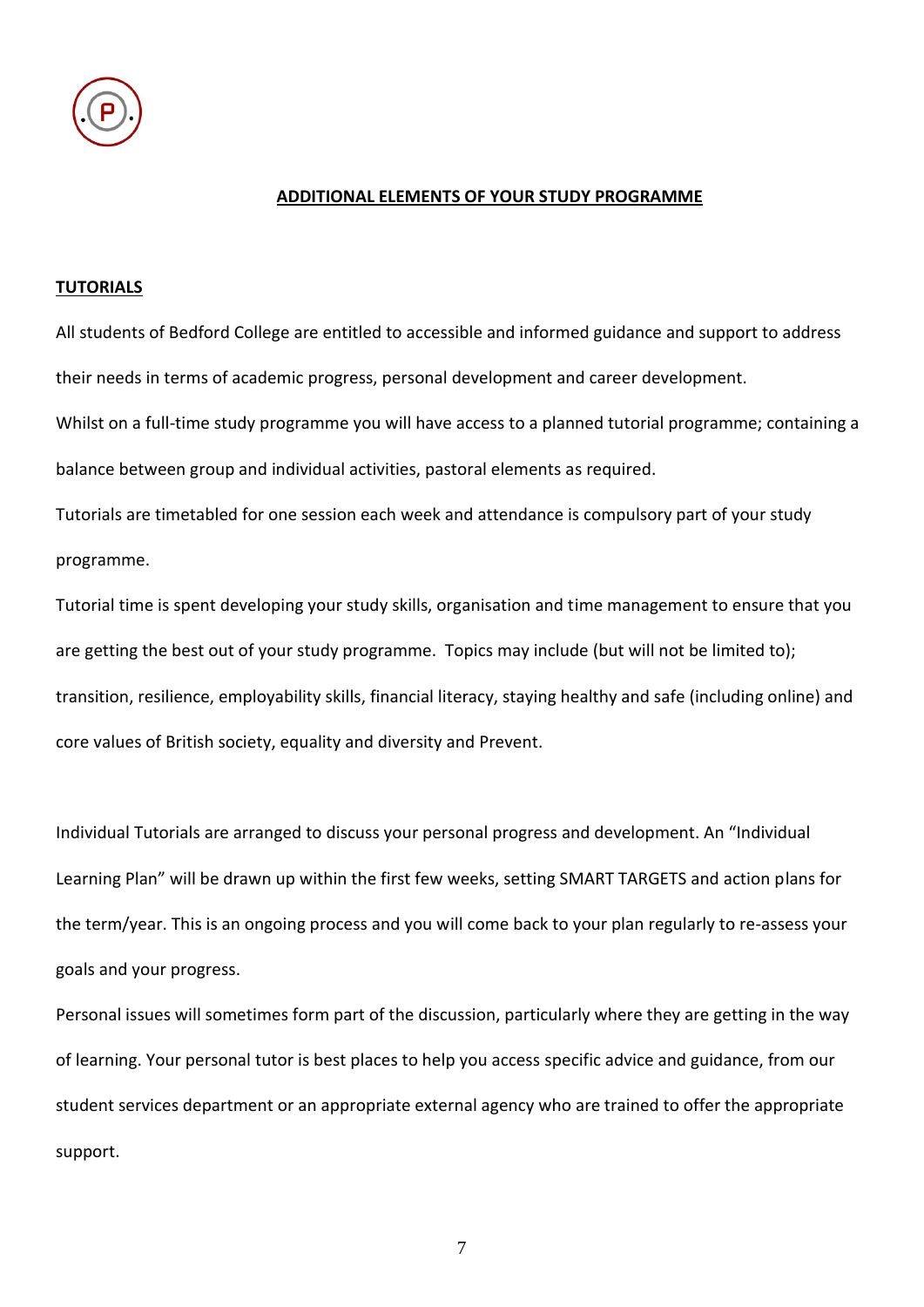

It is vital that you understand and accept the importance of tutorials within the overall Study Programme. They are there to reinforce and acknowledge the positive aspects of your experience, as well as a method of addressing the more problematic areas of your work.

All students are allocated a personal tutor. This is the person who has responsibility for supporting and tracking your individual learning experience, progress and development.

### **MENTORSHIP**

As well as 1:1 Tutorials, Phoenix Starr also provide 1:1 Mentorship.

You will be assigned a mentor from the Phoenix Starr teaching team to discuss professional and personal matters outside of your programme.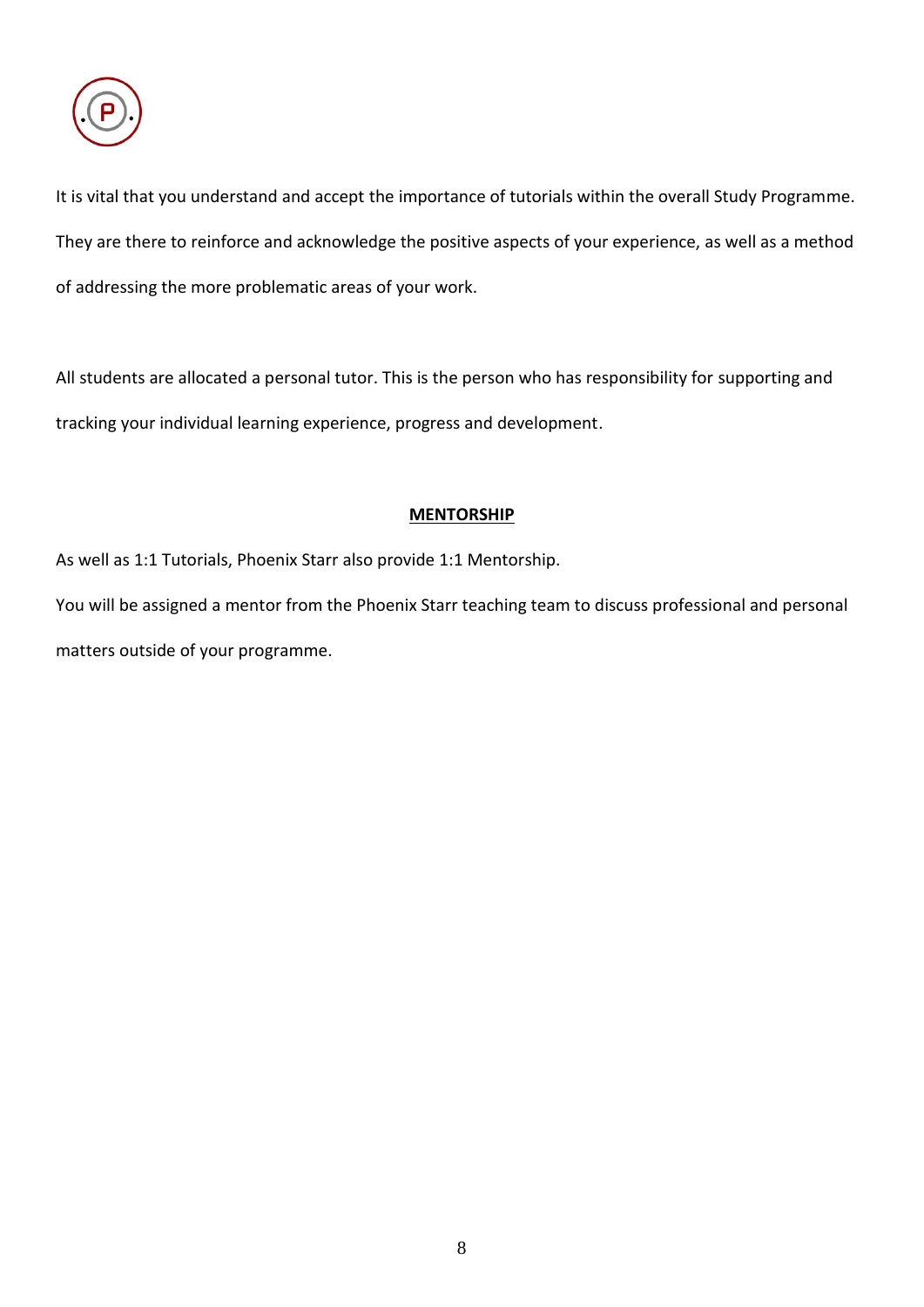

## **EMPLOYABILITY SKILLS**

There are opportunities during your studies for you to practice in developing employability skills. These will include; but will not be limited to:

# • **Cognitive and problem-solving skills**

■ use critical thinking, approach non-routine problems applying expert and creative solutions, use

systems and technology

### • **Intrapersonal skills**

- communicating, working collaboratively, negotiating and influencing, self-presentation
- **Interpersonal skills**
	- self-management, adaptability and resilience, self-monitoring and development.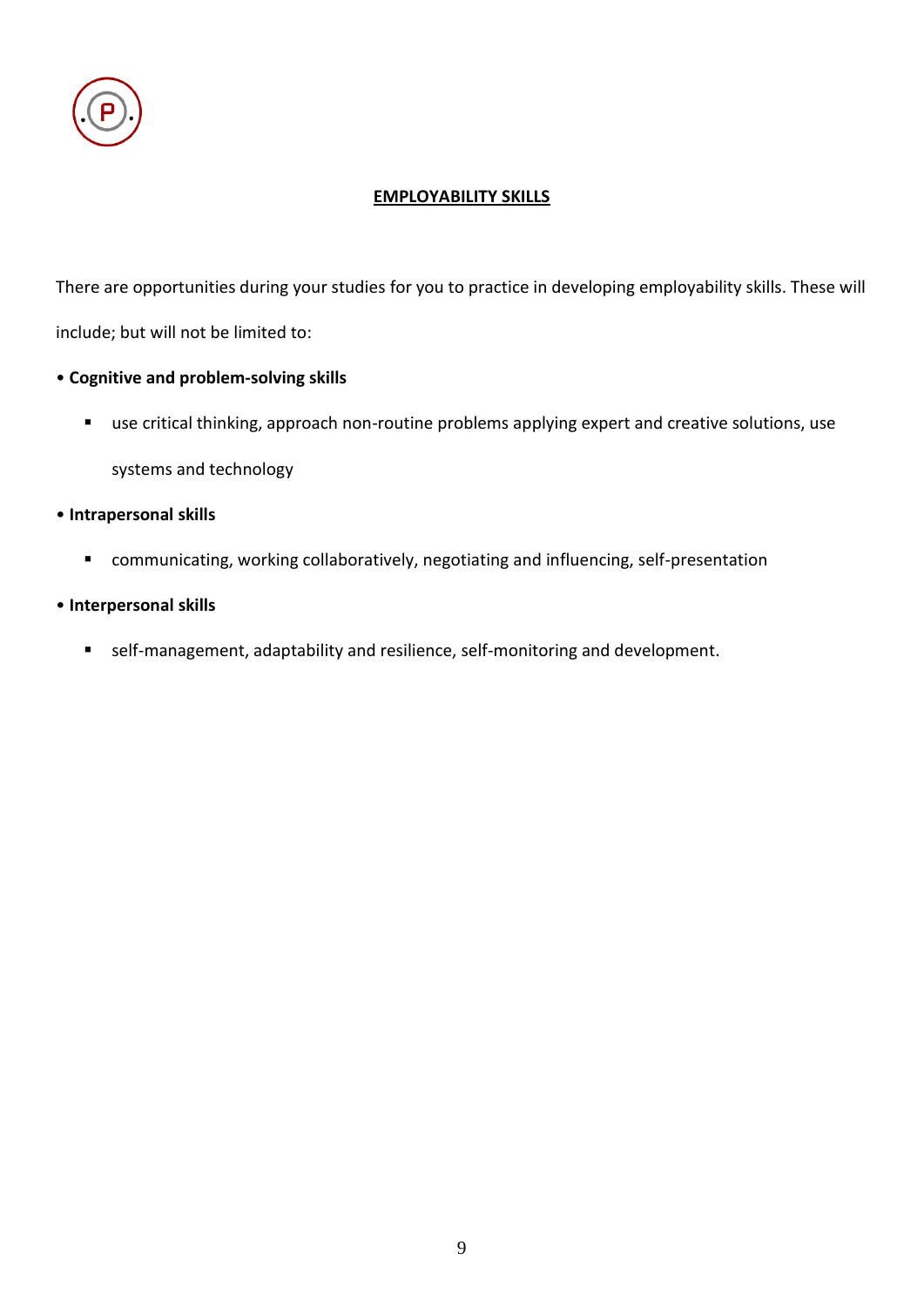

#### **WORK EXPERIENCE**

Work experience is a key component of your study programmes and all students are expected to undertake **20 hours** work experience or some form of work-related training during their studies. This is intended to help all students to inform career choices, develop the relevant occupational skills, help instil the attitudes and behaviours expected at work and progress to their next stage whether it be employment or further study.

Work experience can take many forms including work tasters, participation in social action projects, or a work placement.

Your subject tutors will work closely with the departments work experience co-ordinator to engage employers and secure high quality work experience placements on your behalf. You will be expected to record and evaluate your experiences accordingly.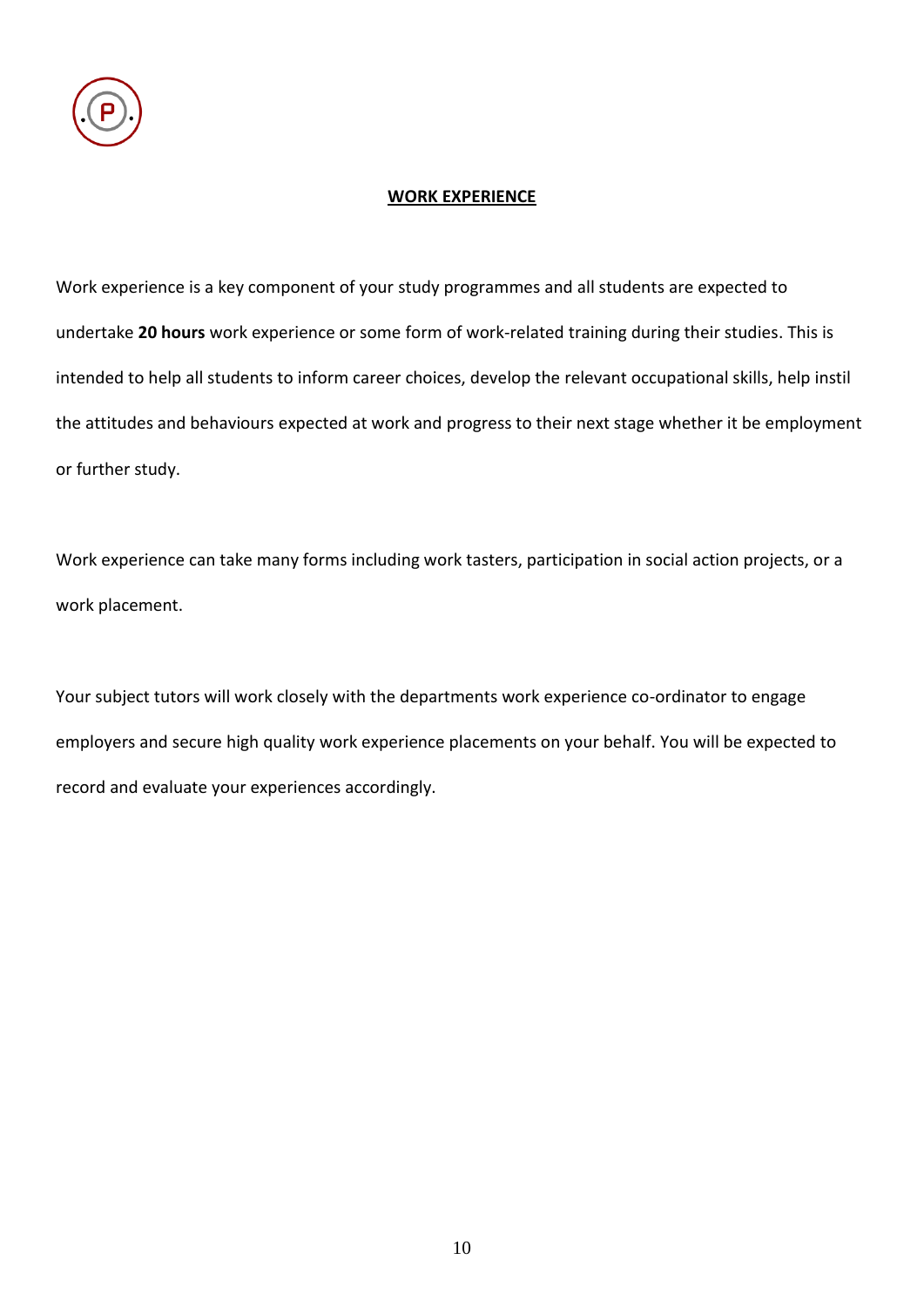

### **ENGLISH, MATHEMATICS AND FUNCTIONAL SKILLS**

Bedford College puts students at the heart of everything it does. We want all our full time students to leave the College with their chosen vocational qualification and an appropriate level of general education in the areas of English and mathematics.

16-18 students who have achieved a D grade or grade 3 at GCSE English Language or/and English Literature or **F**unctional Skills in English at Level 2 will be expected to attend and resit GCSE courses in English.

16-18 students who have achieved a D grade or grade 3 in mathematics or functional skills in mathematics at Level 2 will be expected to attend and resit GCSE courses in mathematics.

Those students aged 16-18 who do not have a D grade or grade 3 at GCSE English Language or/and English Literature and are assessed as working at Level 1 or below (by their initial assessment) will be expected to attend and study Functional Skills English provision at the appropriate level.

Those students aged 16-18 who do not have a D grade or grade 3 at GCSE maths or functional skills Level 2 and are assessed as working at Level 1 or below (by their initial assessment) will be expected to attend and study functional skills mathematics provision at the appropriate level.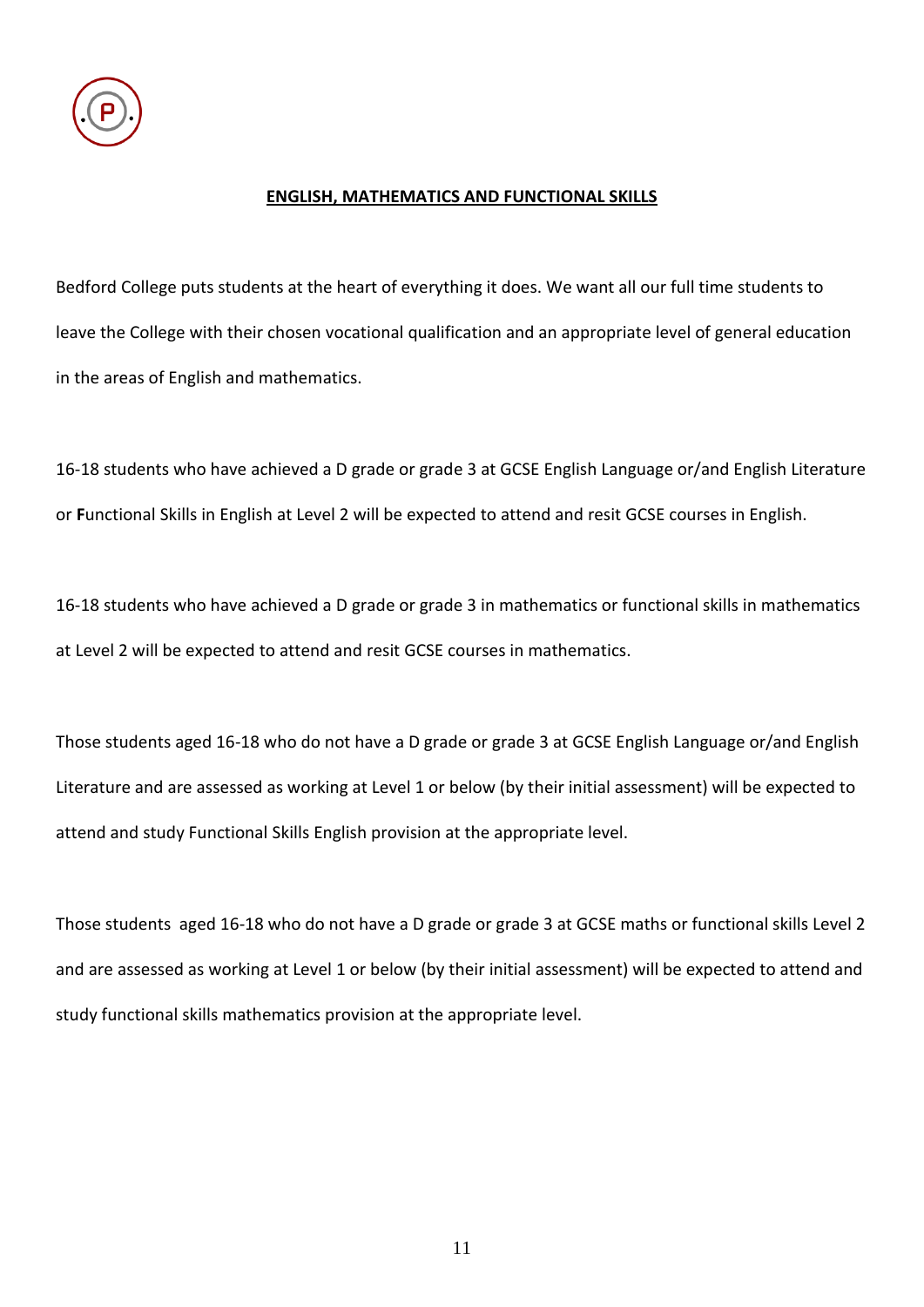

## **ENHANCEMENT**

Enhancement activities aim to develop students' personal and social skills, attitudes and confidence to support progression.

Students are encouraged to take part in planned departmental activities including; trips and visits, workshops with visiting professionals, talks and seminars, engagement in community projects, e-learning, sporting events, student voice meetings. Topics covered may include; careers and employability, finance and money skills, health and wellbeing.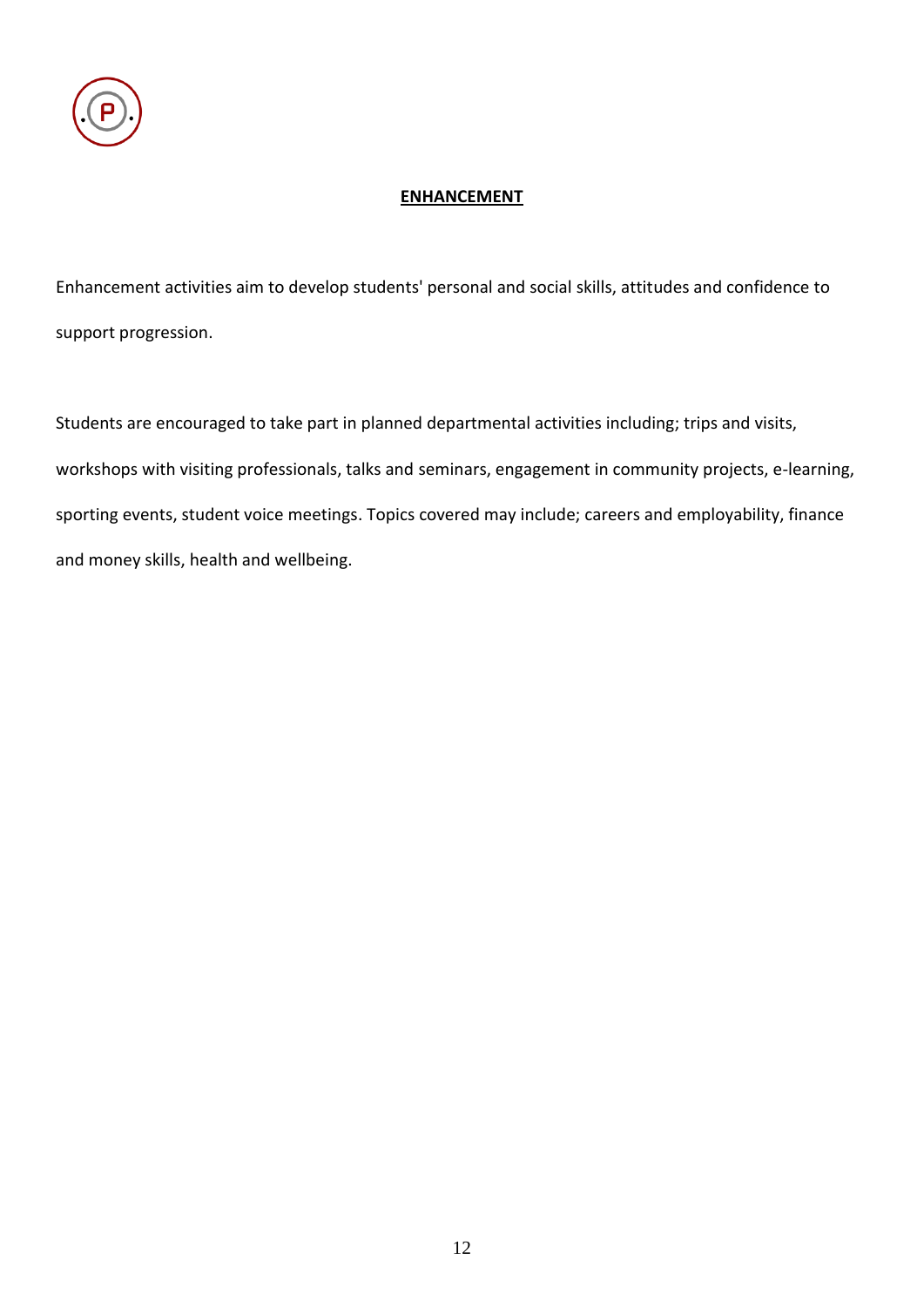

### **LEARNING AND TEACHING STYLES**

Delivery will include Tutor Lead classes as well as group and individual tasks. Lectures will be a combination of note taking, discussion, worksheets, activities, CD's/video's, and student presentations.

You may be required to work independently, in small groups or pairs, or as a whole group depending on the task(s) set.

Homework/Assignment work will include; rehearsing, line learning, keeping your notes and logbooks upto-date and in order, research, reading, and essay writing. It is vital that you keep up-to-date with log books and completion of homework tasks and assessment related content. You have a significant amount of time allocated on your timetable for completion of independent study, if this time is utilised effectively you will find the workload challenging but quite manageable.

Remember, if you do fall behind, don't understand or are unsure what is expected of you; please speak to the relevant Lecturer and/or your Tutor as soon as possible. They will be happy to give further guidance and support. So, don't allow any problem to build up. Your Lecturers, Tutor and Course Manager are here to help you get the most out of your course and be successful.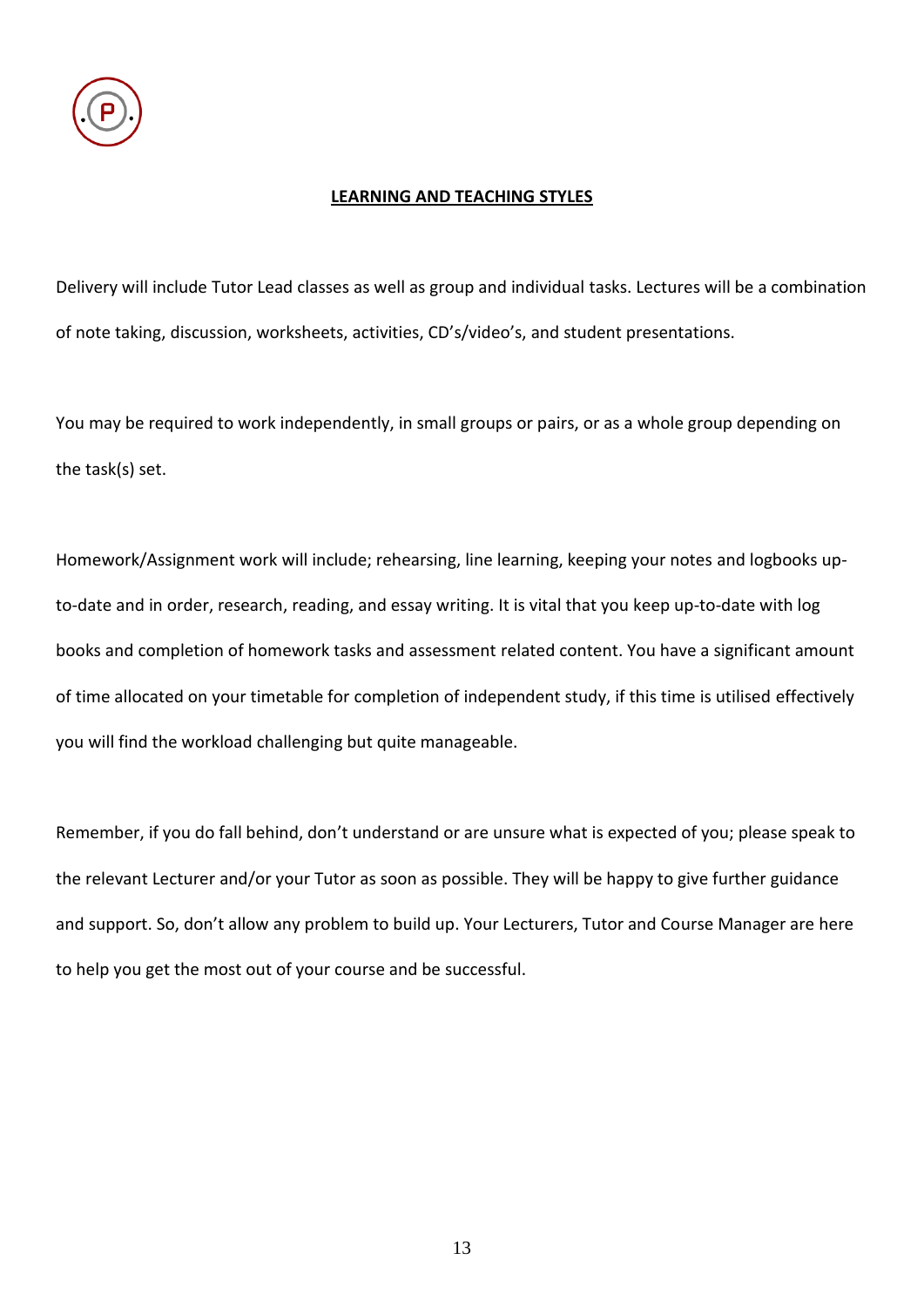

### **ASSESSMENT METHODS**

Meeting deadlines for assessment are an important part of UAL. Learners should be assessed fairly and consistently and learners should not be advantaged by having additional time to complete assignments. It is vital that you are aware of the consequences of failing to meet deadlines and the impact this will have upon your achievement. Failure to meet assessment deadlines will result in disciplinary action for academic neglect.

### **INTERNAL ASSESSMENT PRACTICE**

You will be provided with an assignment booklet that outlines the assessment scenario, guidance for completion, evidence to be produced, and assessment criteria targeted and set deadlines for completion. For each unit you will be informed if you have reached the pass criteria, your tutor will inform you of your target grade for Unit 8 which is your final major project where you can achieve a Pass Merit or Distinction.

Only one submission is allowed for each assignment.

Each learner must submit:

- Assessment evidence towards the targeted assessment criteria
- A signed and dated declaration of authenticity with each assignment which confirms they have produced the evidence themselves.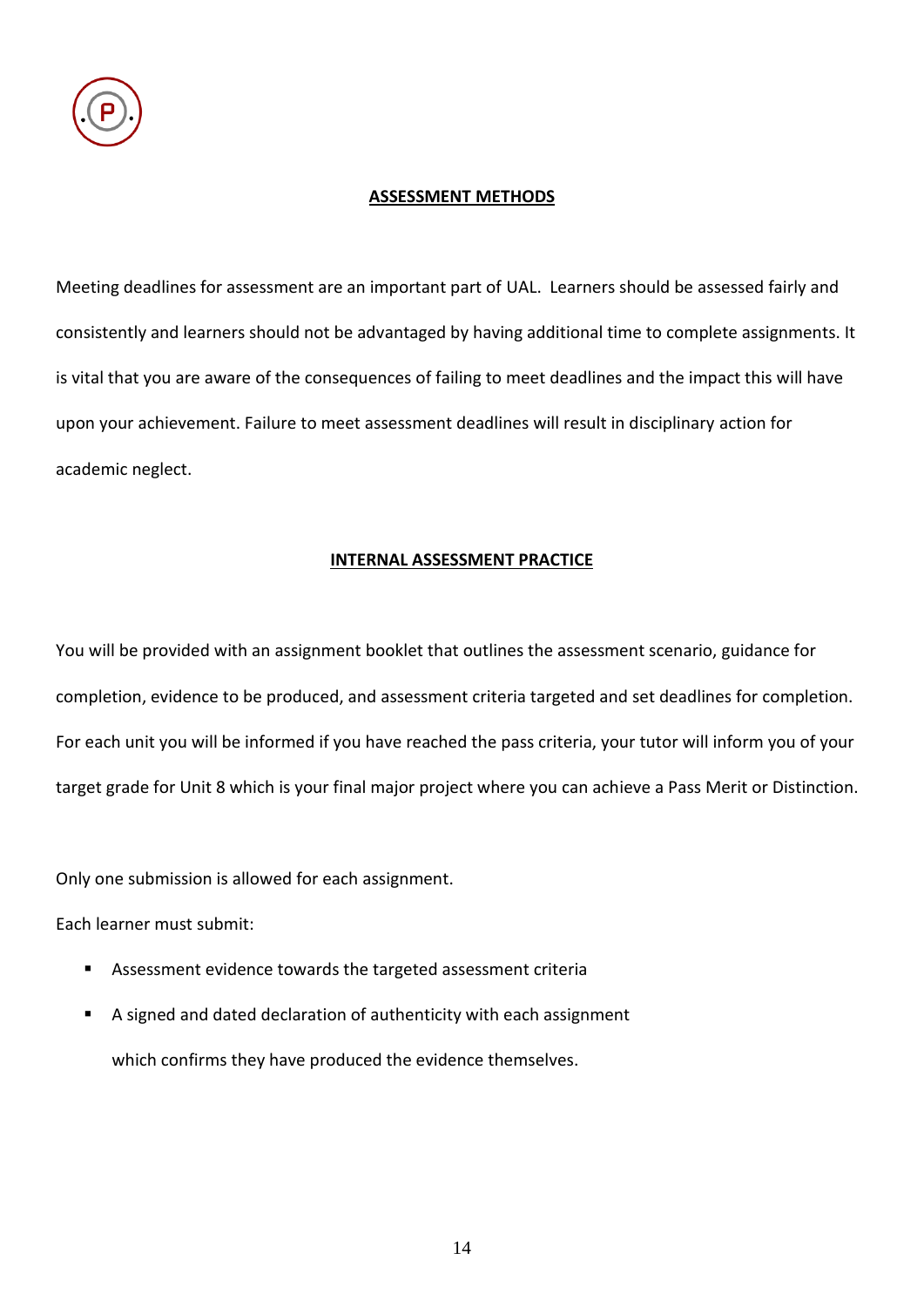

The assessor will then:

- Assess the evidence produced, produce grading and feedback.
- Ensure that their judgements are checked through the internal verification process
- Formally record and confirm the achievement of specific assessment criteria on the VLE
- Complete a confirmation that the evidence they have assessed is authentic and is the learner's own work.

If your work does not meet the "Pass" criteria you may be allowed one resubmission for each assignment. You can apply to the Lead Internal Verifier for a resubmission. To do this you must:

■ Complete a resubmission request form outlining the original grade awarded and what you intend to do/complete in order to achieve a higher grade.

The Lead Internal Verifier will only authorise a resubmission if a learner has met all of the original assessment conditions:

- All content listed on the assignment brief was included in the original submission
- Original deadline has been met
- Signed and dated declaration of authenticity completed
- A resubmission request form has been completed and this provides assurance that the learner will be able to complete the additional work with no further guidance from the tutor.

The deadline for resubmissions will be no more than 15 working days from the date grades and feedback

for the assignment has been published on the VLE.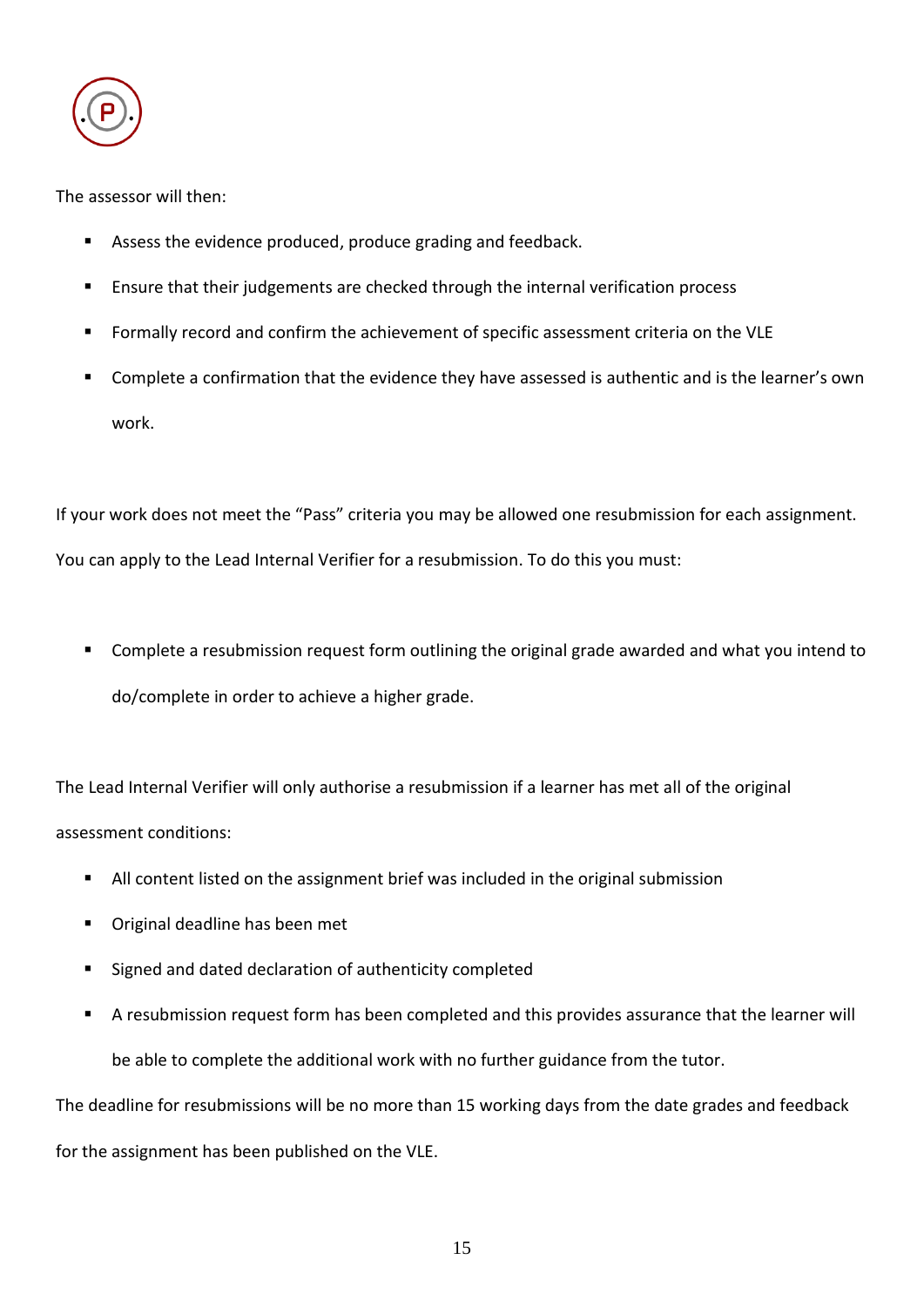

### **MEETING NATIONAL STANDARDS**

Samples of student assignment work are sampled by the awarding body on an annual basis. The centre will be allocated a Standards Verifier. It is their job to monitor compliance with UAL assessment processes and ensure that learner evidence produced is graded correctly in line with National Standards.

# **Academic Appeals Procedure**

Every effort is made to ensure you are assessed fairly. By operating a process of internal and external verification, we hope to avoid the need for you to appeal against your grading. However, there are procedures in place to ensure you receive the grades which you justly deserve.

In the first instance, you should approach the relevant Lecturer, calmly state your case and ask them to explain their reasoning. If you are not comfortable talking to the Lecturer or still feel you have been unfairly graded, you should talk to your Personal Tutor who will investigate your concerns.

There is also a College wide academic appeals procedure, details of which can be found in the College Handbook. You may wish to ask your Tutor for assistance.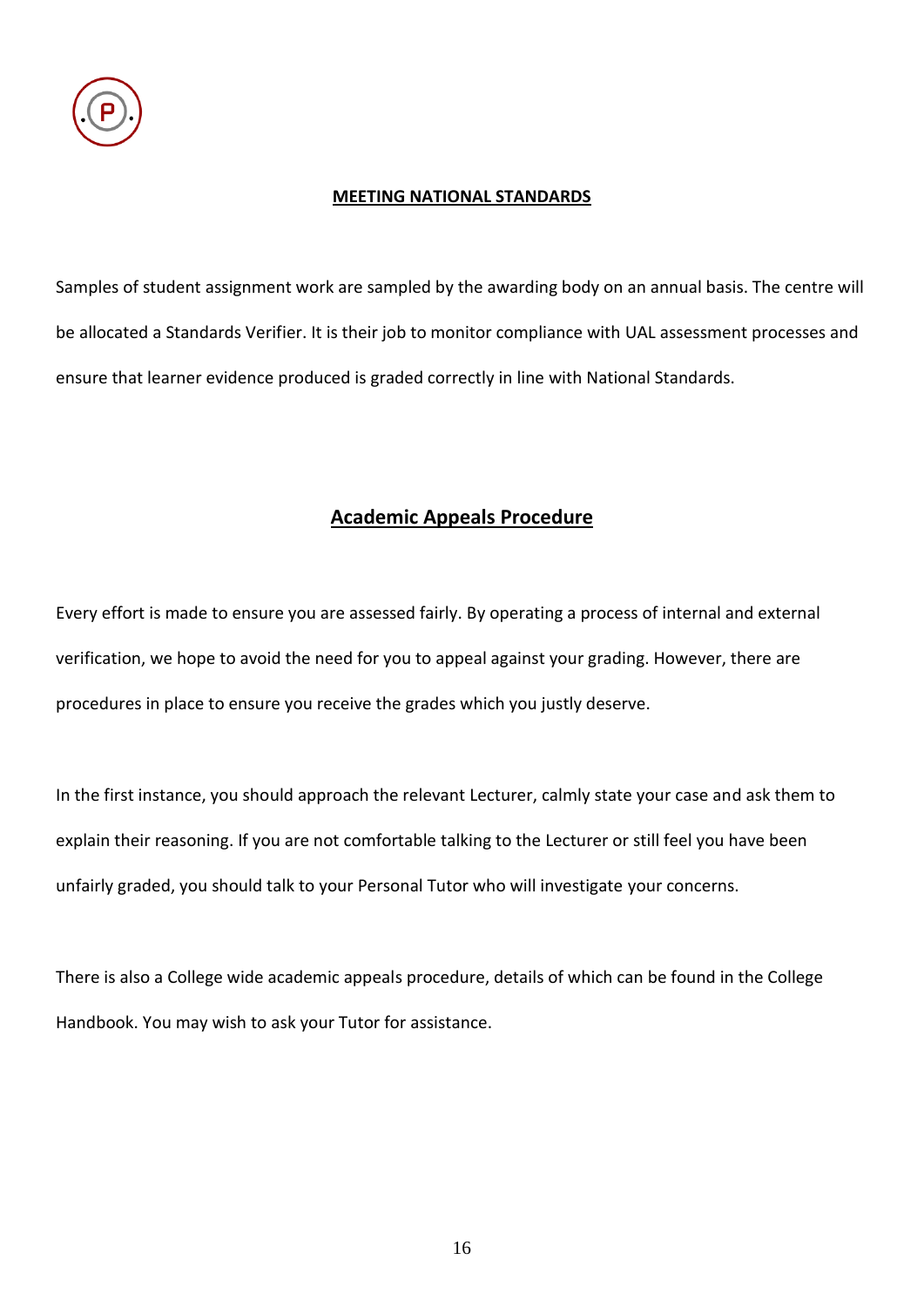

# **Attendance Requirement**

You need a minimum of 92% attendance to meet the College's attendance policy.

For a significant amount of your work, you will rely on one another to prepare work for group assessments.

It is therefore of the utmost importance to attend regularly and to take responsibility for the rest of the

group. If everyone does this, then assessments should run smoothly and not cause anyone too much

stress!

Your attendance will be monitored closely, across all aspects of your study programme.

You will be disciplined if:

- Your overall attendance drops below 85%
- You miss 3 consecutive sessions from a unit of study
- There appears to be a pattern of non-attendance

# **Absence Reporting**

If you are ill you should contact your Principal/Vice Principal by email **before 8:30am.** Failure to do this will result in you being marked absent which will affect your overall attendance. Wherever possible, appointments must be arranged in your own time not in College time. If you must

attend an appointment (Hospital, Doctors, Dentist, etc.) please notify your Principal/Vice Principal in plenty

of time, **showing your appointment card or letter.**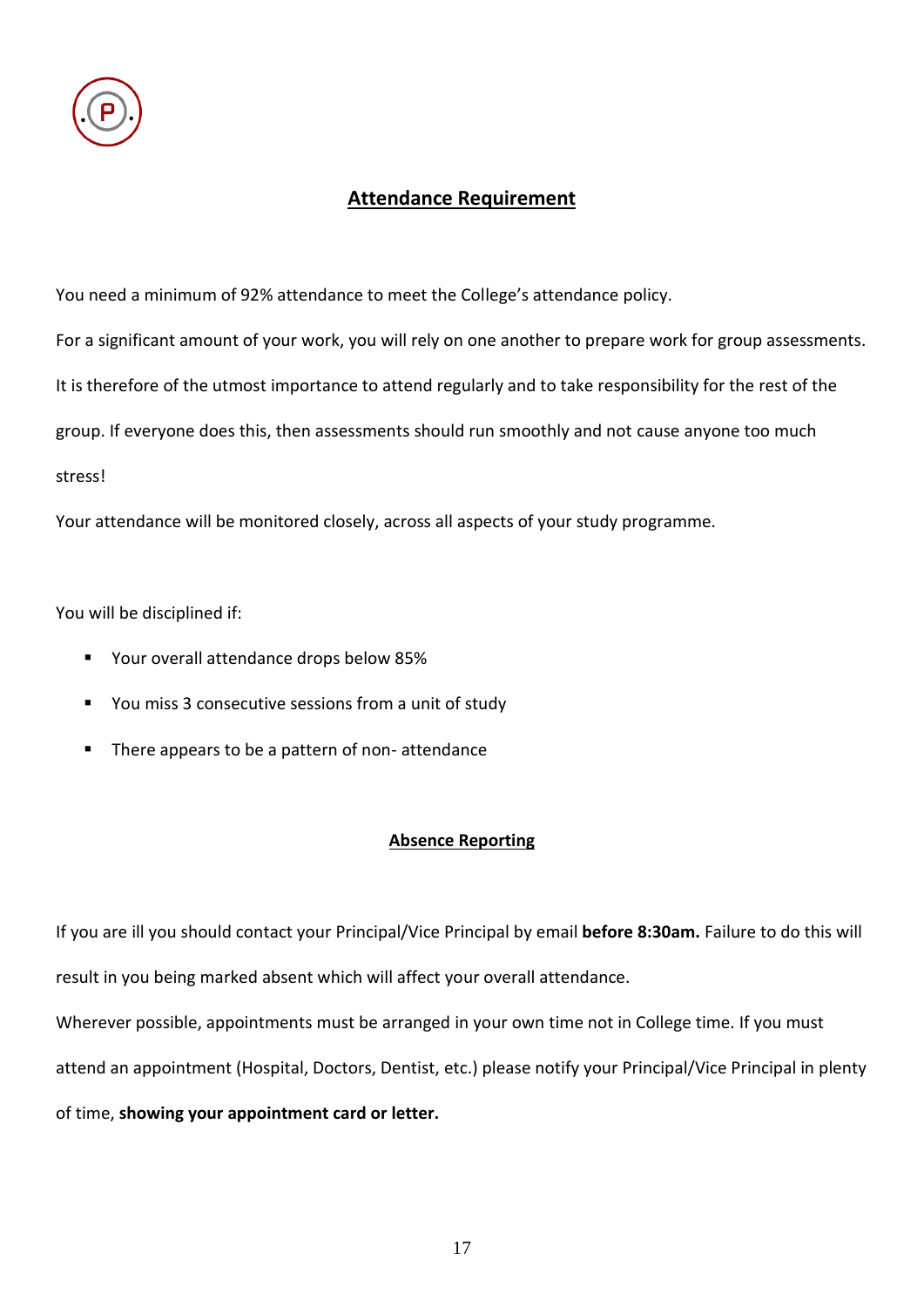

#### **Punctuality**

The College places great importance on punctuality. Why is good punctuality important? Good punctuality shows a student is ready and willing to work. Late arrival to class causes disruption to the lesson; Good punctuality indicates to an employer that a student would be able to arrive on time for work. Good punctuality is essential for study at university level. Persistent lateness will not be tolerated and will be seen as academic neglect. You will receive cause for concern referrals for lateness issues.

#### **Cause for Concern Policy**

If a lecturer or tutor has a cause for concern about a specific student, they will file a 'Cause for Concern' with the personal tutor. A recommendation may be made to your student personal adviser and your Course Manager, who will decide appropriate further action. This may result in disciplinary action on the basis of academic neglect, and could result in you being excluded from college. Cause for Concern forms are completed as a result of the following actions;

a. Unauthorised absence

b. Non-submission of work: work not handed in by the specified deadline

c. Disruptive behaviour: it is unfair to your peers and your lecturer to disrupt the class by inappropriate behaviour, or any other action that prevents the smooth running of your lessons

d. Breaking codes of conduct

e. Loss/theft of college equipment: you will from time to time need to borrow equipment from the college to facilitate your studies. During the time of the loan it is your responsibility to look after and return this equipment. Fines are generated automatically for late returns, and full cost is invoiced to the student if equipment goes missing or is stolen or broken beyond reasonable repair.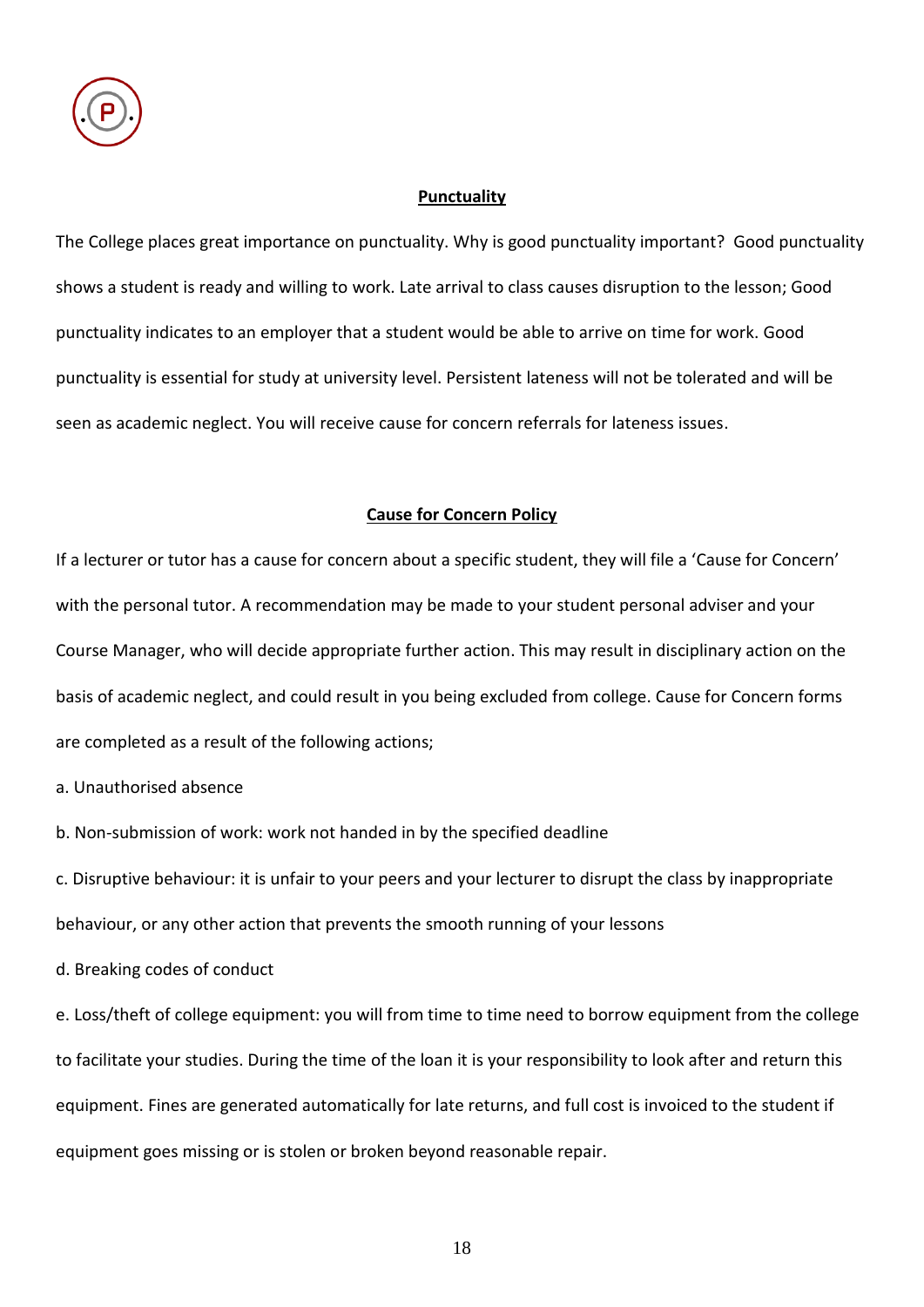

# **Uniform**

# **Dress Code**

You will be taking part in practical classes everyday of your study, therefore we expect you to be in the appropriate attire every day with the correct equipment.

Your Phoenix Starr uniform and equipment is compulsory and without it you will not be able to take part in classes.

| <b>Ballet</b>     | Girls                           | <b>Turning Disc</b>               |
|-------------------|---------------------------------|-----------------------------------|
|                   | <b>Black/Red Leotard</b>        | <b>Stretch Band</b>               |
|                   |                                 |                                   |
|                   | Pink/Skin Tights                | Yoga Band                         |
|                   | <b>Pink Ballet Shoes</b>        |                                   |
|                   | <b>Ballet Bun</b>               |                                   |
|                   |                                 |                                   |
|                   | Boys                            |                                   |
|                   | <b>Black/Red Leotard</b>        |                                   |
|                   | <b>Black Shorts</b>             |                                   |
|                   | <b>Black Ballet Shoes</b>       |                                   |
| Jazz              | Leotard                         | <b>Turning Disc</b>               |
| Contemporary      | Leggings/Tights                 | <b>Stretch Band</b>               |
|                   | Foot Thong                      | Yoga Band                         |
| Tap               | <b>Phoenix Starr T-Shirt</b>    |                                   |
|                   | Leggings/Tights                 |                                   |
|                   | <b>Tap Shoes</b>                |                                   |
| Acro              | <b>Phoenix Starr T-Shirt</b>    | Ankle Weights                     |
|                   | Leggings/Shorts                 | Knee Pads                         |
|                   |                                 | <b>Stretch Band</b>               |
|                   |                                 | Yoga Band                         |
|                   |                                 | <b>Pedestal Strength Trainers</b> |
| All other classes | <b>Phoenix Starr T-Shirt</b>    | Knee Pads                         |
|                   | Leggings/Jogging Bottoms/Shorts | <b>Stretch Band</b>               |
|                   |                                 | Yoga Band                         |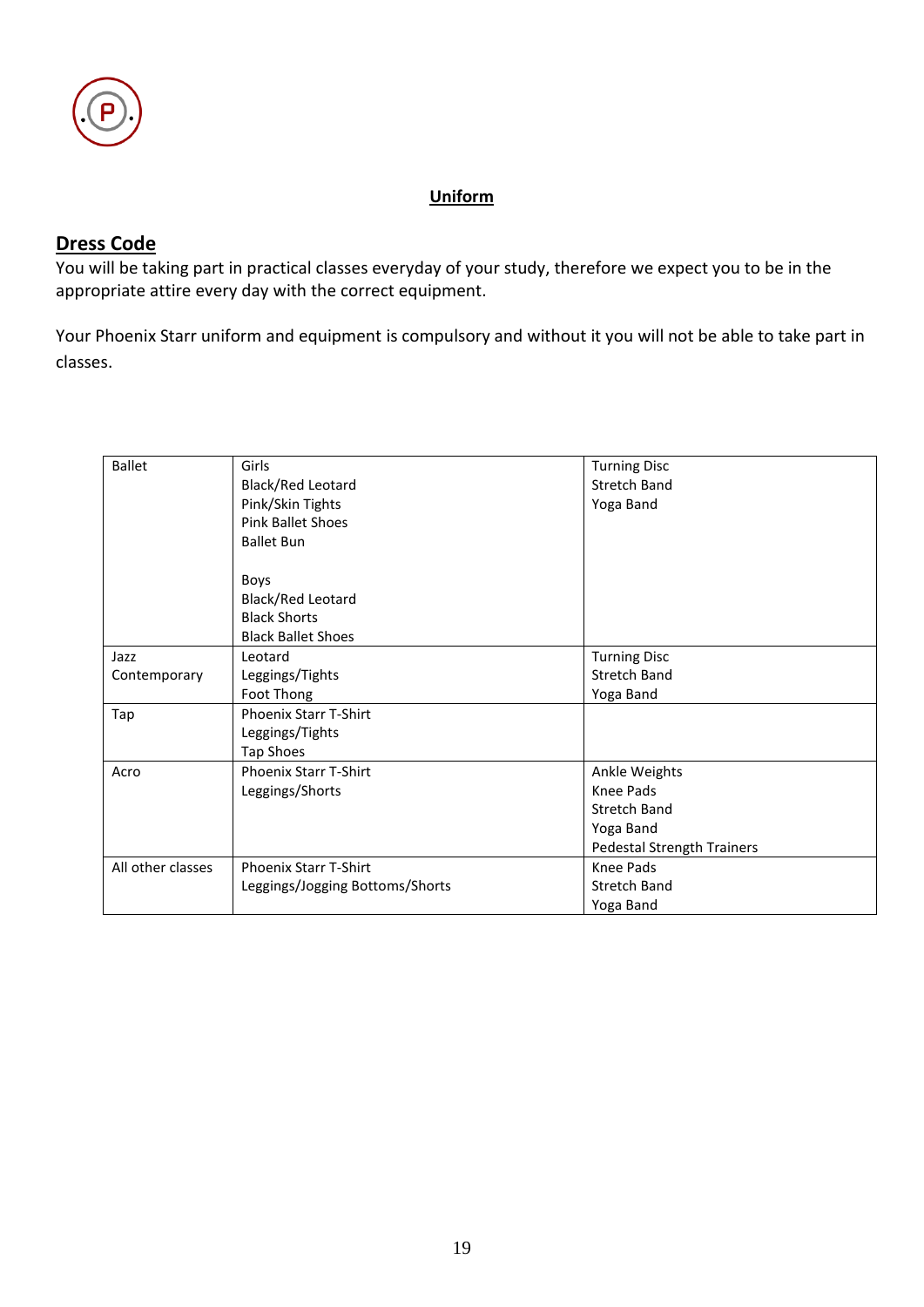

### **ID Cards**

You must wear your ID cards at all times whilst on the Bedford College Campus. When in the Studios, you can remove them for Health and Safety reasons, but they must be put back on before you leave the room.

If you forget your ID card, you must go to reception to request either a temporary replacement, at a cost of £1, or a permanent replacement, at a cost of £5.

# **Head Girl/Boy**

This year we have introduced Head Girl/Boy. This is someone chosen by the members of the group without staff influence. You may wish to be put forward for the position or may not be all that interested but, it is important that you consider the qualities needed, and take an active role in the decision.

The Head Girl/Boy will attend a staff meeting at least once each term and is expected to represent their whole group. It is therefore important that you choose someone you believe to be fair, open to suggestions and ideas other than their own and who is not going to feel intimidated by any member of the group or the staff with whom they meet.

Being chosen as Head Girl/Boy by your peers is an honour which comes with plenty of responsibility. You will need to commit some of your own time to finding out about the views of your group on issues brought up at meetings or by a student in the department. You will also have time during Group Tutorial sessions to feedback information.

Being a Head Girl/Boy is something to add to application forms or your C.V. It shows that you have leadership qualities, good communication skills and are willing to work as part of a team.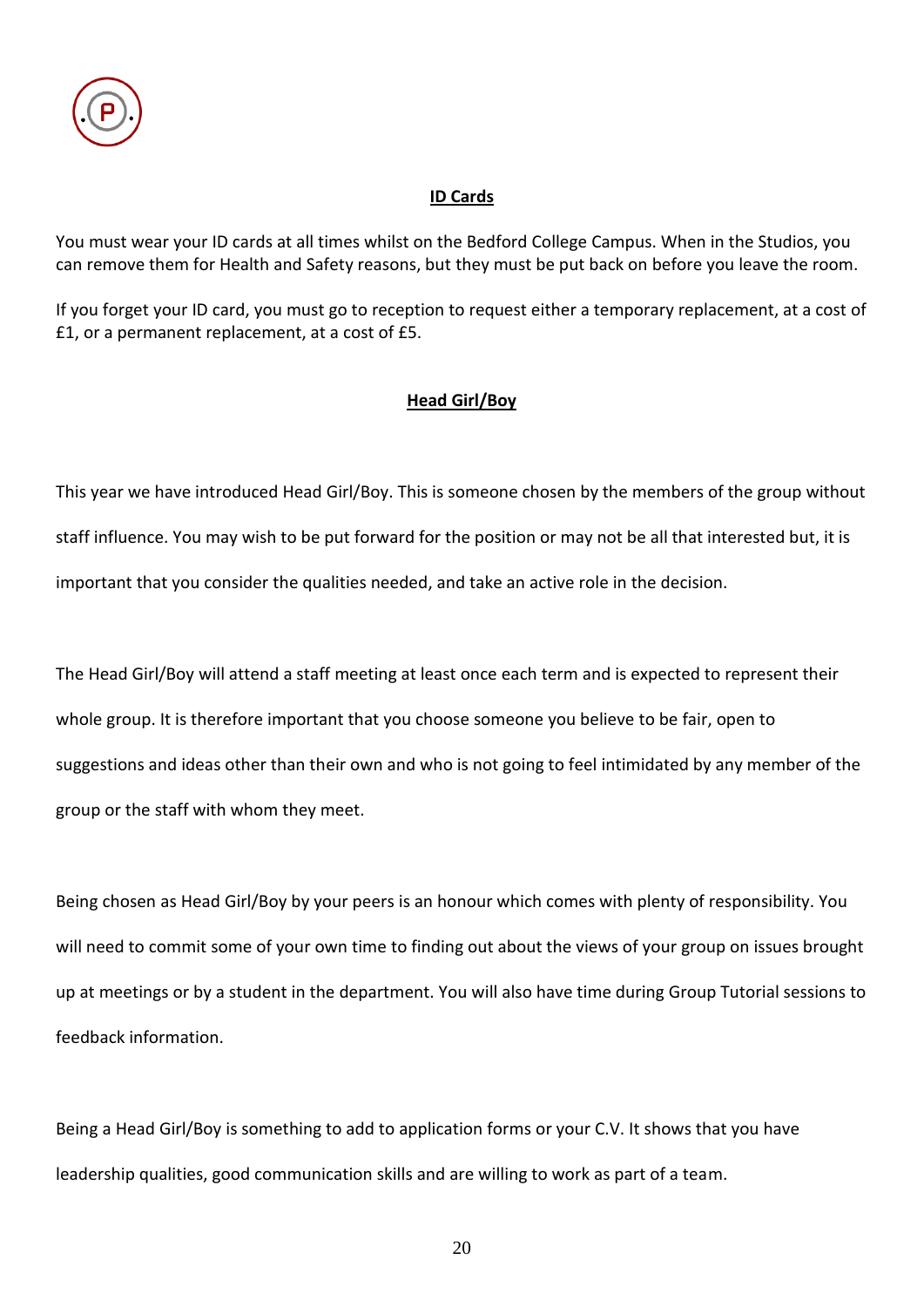

### **PROGRESSION ROUTES/ CAREERS IN THE ARTS**

Finding professional work in the Performing Arts can be difficult and your reputation is one of the most important 'qualifications' you will ever gain and building your reputation starts right here at Bedford College. You should be on time and ready to work every day, which means being prepared both mentally and physically, i.e. having the right equipment and the right attitude. The work will be difficult with often long hours but you will hopefully find it rewarding both in educational terms and also in your growth as a young adult. You will be treated fairly and as an equal while a student with us and we expect you to treat everyone in the College with the same respect that you would like to be treated with. The education and experience you receive here will give you an excellent chance of moving on to professional training at the very best higher education Drama Schools and Universities, so make the most of your time with us. We want you to succeed and will do our best to help you achieve your goals, and all we ask is for you to do the same.

Good Luck.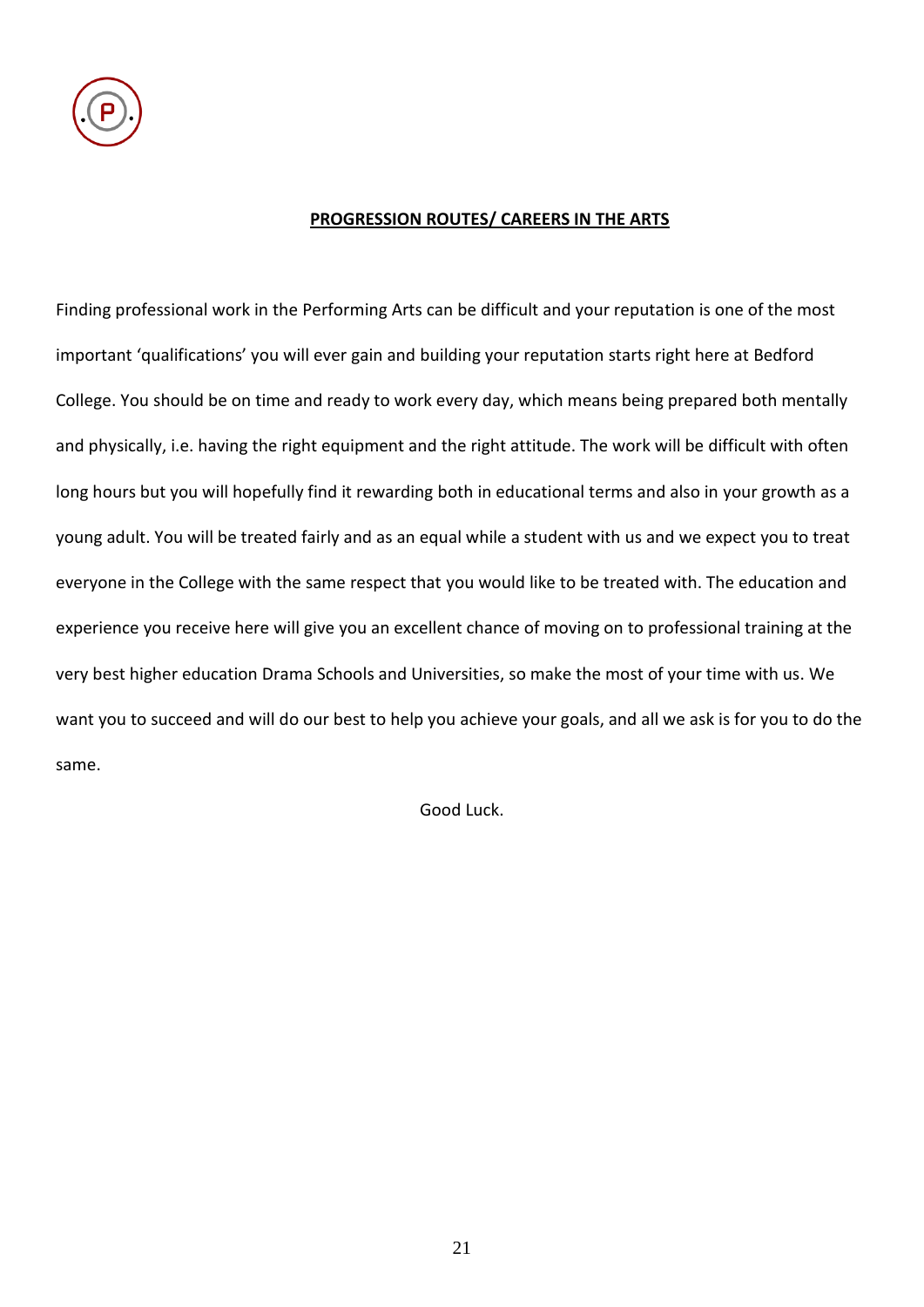

# **Code of Conduct**

- 1. We expect you to arrive early and prepared for each session. On time is late!
- 2. We expect you to be in the appropriate attire for each session. See dress code.
- 3. Mobile phones should be left in your locker or Changing Room during class to avoid disruption to the class.
- 4. We take a zero tolerance approach to bullying at Phoenix Starr College. If made aware of any incidents of bullying, be it via Social Media, in class or any other, disciplinary action will be taken and you may be asked to leave the course.
- 5. We expect all work, whether written or practical to be handed in by the deadline to avoid academic failure.
- 6. Whilst at the college, you will be visible by your Phoenix Starr uniform. We expect you to behave in a respectful and professional manner at all times and not to shed poor light on the Phoenix Starr name.
- 7. You are enrolling on a physically strenuous course, therefore, you must make your Principal/Vice Principal aware of any medical issues that may impact your studies.
- 8. While every effort is taken to assure the safety of students while on the course, you understand that, as with any physical activity, there is a chance of injury. You agree that if injury does occur, to take responsibility and not Phoenix Starr Academy of Dance College.
- 9. Ensure that you always come to college with your ID badge and that whilst around the college building, it is visible to all. You are permitted to remove you badge in practical workshops but it must be put back on as soon as you leave the studios

# **A full explanation of the Student Disciplinary Procedure is available on Moodle.**

I agree to the above code of conduct and understand that any breech of this code may result in Disciplinary or permanent exclusion.